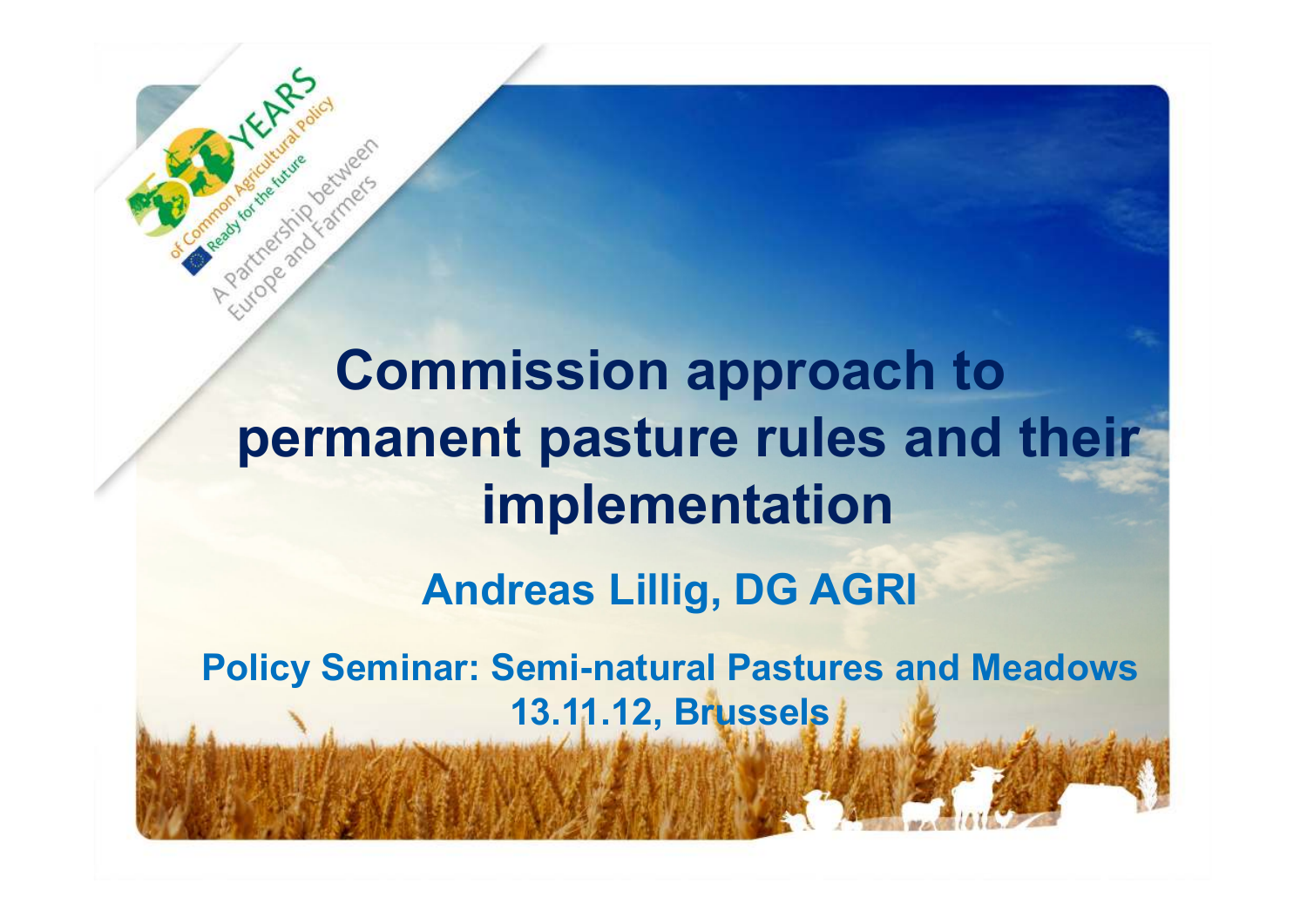

# **Table of content**

1. Proposal 2011 2. Reactions (Council & MEPs) 3. Commission services, concept paper and further reflections4. Focal points & on-going discussion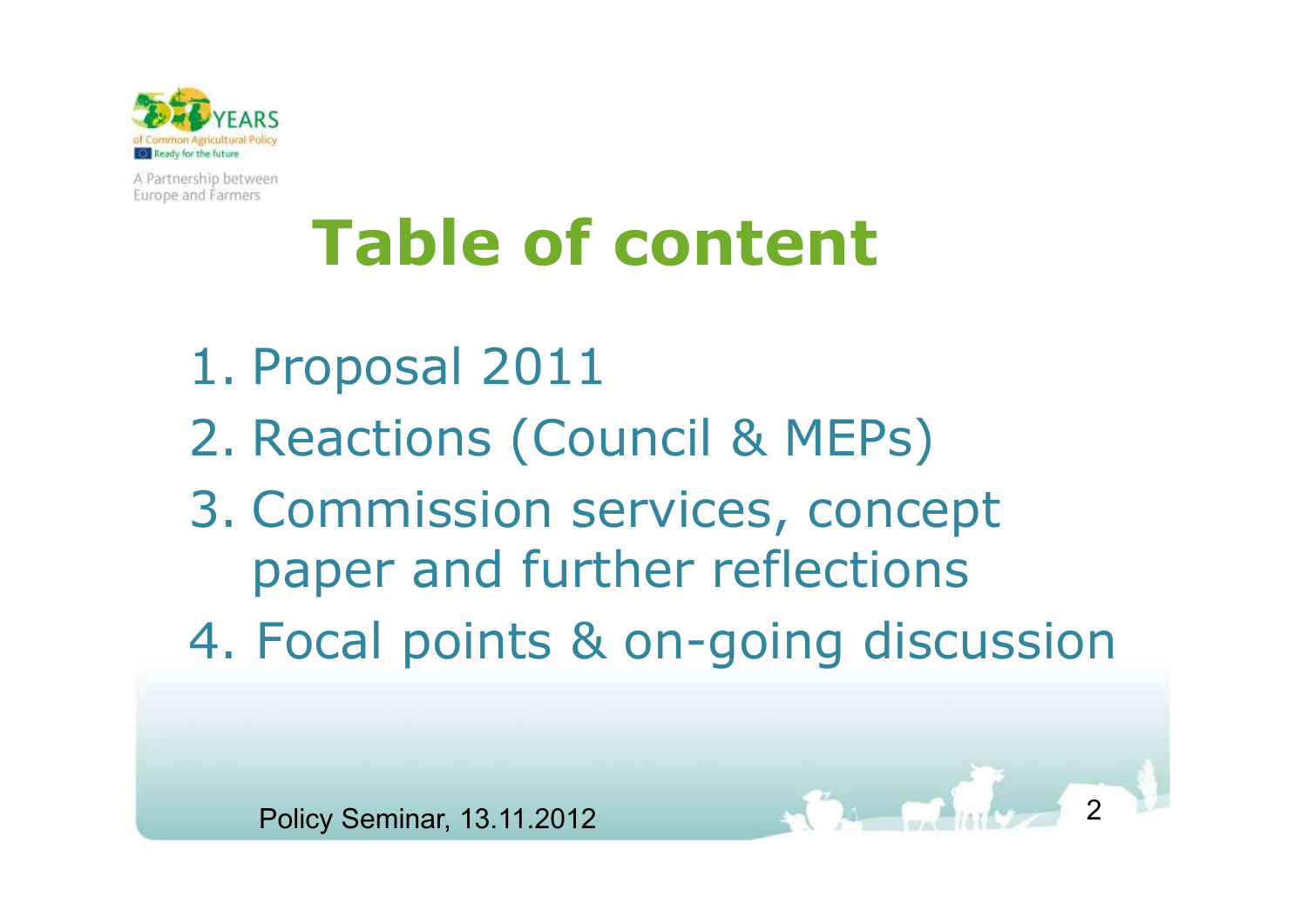

Europe and Farmers

**Proposal 2011 <sup>I</sup>** A Partnership between

## **Greening policy**

- Aim: Integrating ecological targets in direct payments
- • Three measures
	- Crop diversification (Art. 30)
	- Permanent grassland (Art. 31)
	- $\bullet$ Ecological focus area (Art. 32)
- 30% of national ceiling as greening payment

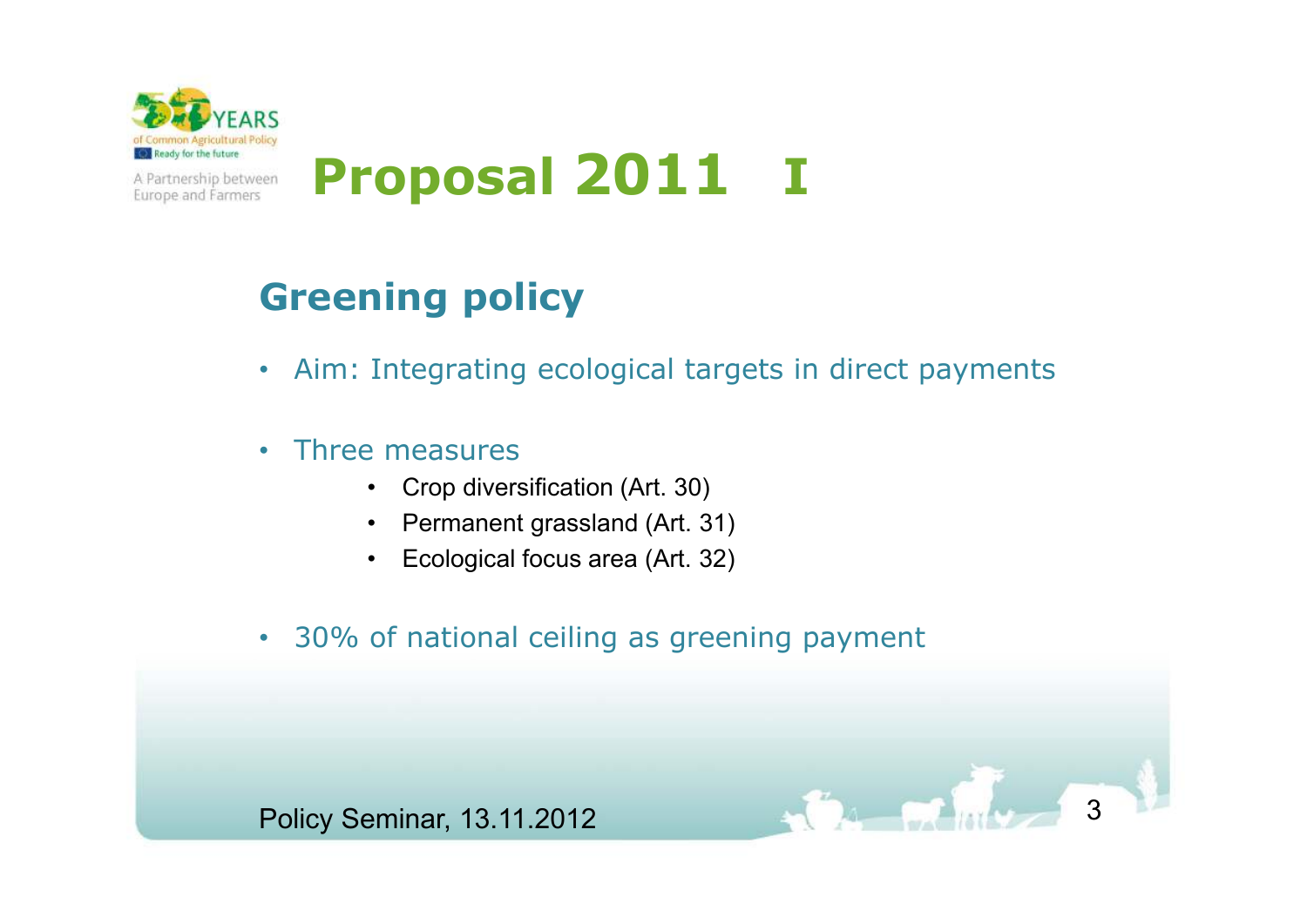

Europe and Farmers

### **Proposal 2011 II** A Partnership between

## **Definitions (Article 4, h & i)**

*"Permanent grassland" means land used to grow grasses or other herbaceous forage naturally (self-seeded) or trough cultivation (sown) and that has not been included in the crop rotation of the holding for five years or longer; it may include other species suitable for grazing provided that the grasses and other herbaceous forage remain predominant;*

*"grasses or other herbaceous forage" means all herbaceous plants traditionally found in natural pastures or normally included in mixtures of seeds for pastures or meadows in the Member State (whether or not used for grazing animals);*

**<sup>D</sup>EFINITIONS ARE DECISIVE FOR MEASURES (EXTENT OF PROTECTION, IMPACT ON EACH SINGLE FARMER)**

Policy Seminar, 13.11.20122 4 4 5 6 7 8 9 10 10 12 14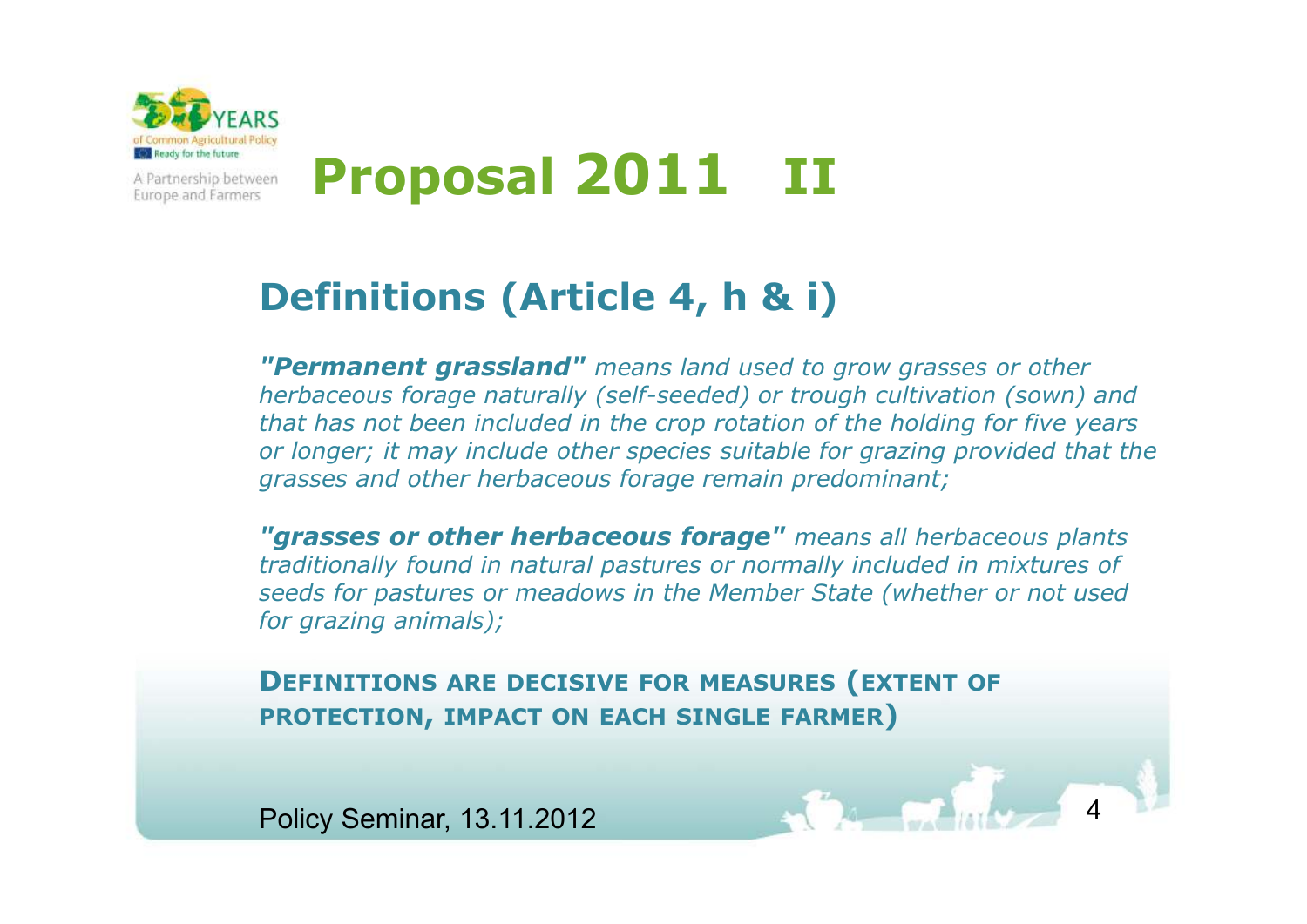

Europe and Farmers

#### **Proposal 2011 III** A Partnership between

## **Permanent grassland maintenance as part of greening (Article 31)**

- 1. Areas declared as permanent grassland in the reference year 2014 shall be maintained
- 2. Maximum of 5% for conversion (except force majeure)

5

- 3. Delegated acts by the Commission to lay down rules regarding
	- increase of reference area
	- renewal
	- reconversion
	- transfer rules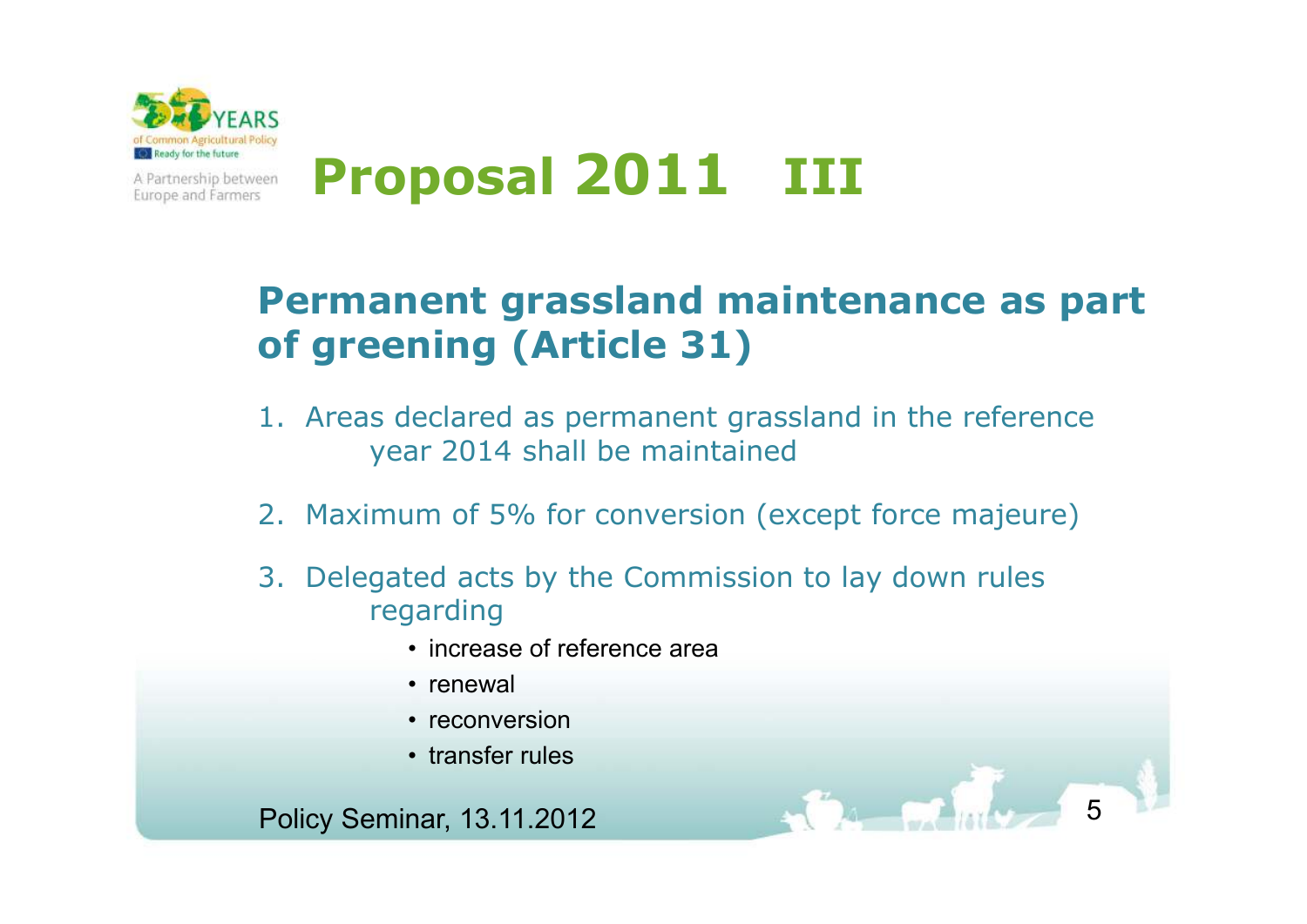

## **Reactions I - Council**

## **Working document of several MS under the leadership of Luxembourg**

- $\bullet$ Enlarging the possibilities to be "green by definition"
- •• Menu approach  $\rightarrow$  more measures to choose from, no<br>one size fits all approach one size fits all approach
- Less farmers would have to maintain PG

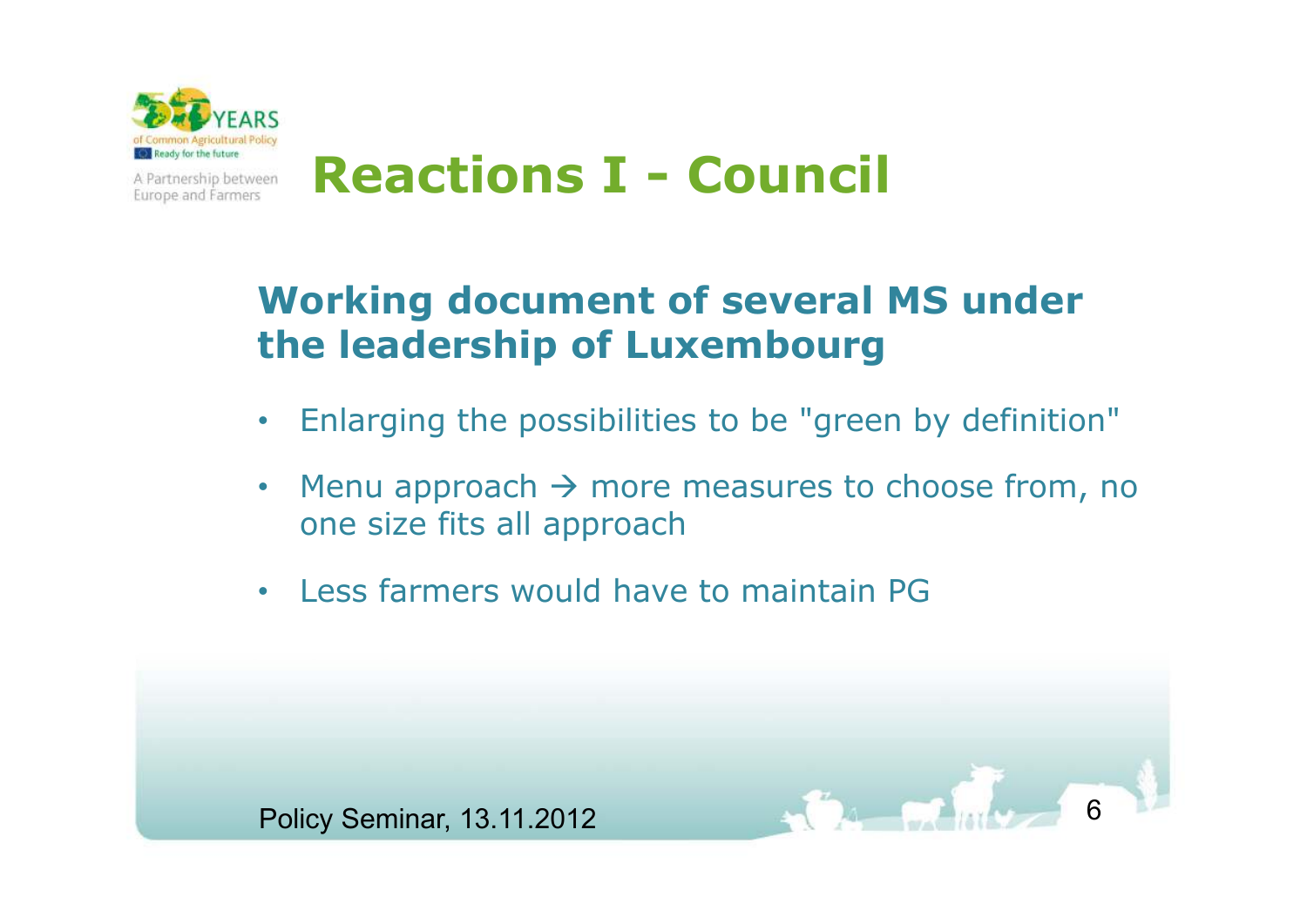

## **Reactions II – Amendments by MEPs**

#### **Amendments regarding greening in general**

- No greening at all
- Not mandatory  $\rightarrow$  MS should decide
- More measures to choose from  $\rightarrow$  menu approach<br>Change threakable (habitan aire) for nortiaination of
- Change thresholds (holding size) for participation obligation
- AECMs instead of greening  $\rightarrow$  equivalency

#### **Amendments regarding the definition**

- Exemptions for Natura 2000 (existing protection)
- Shorter or longer time period (3-7 years) out of crop rotation
- •Include pastures and less productive areas (traditional pastures)
- Grass areas under AECMs should not form part of the definition
- Landscape features allowed  $\rightarrow$  should be regarded as part of PG

7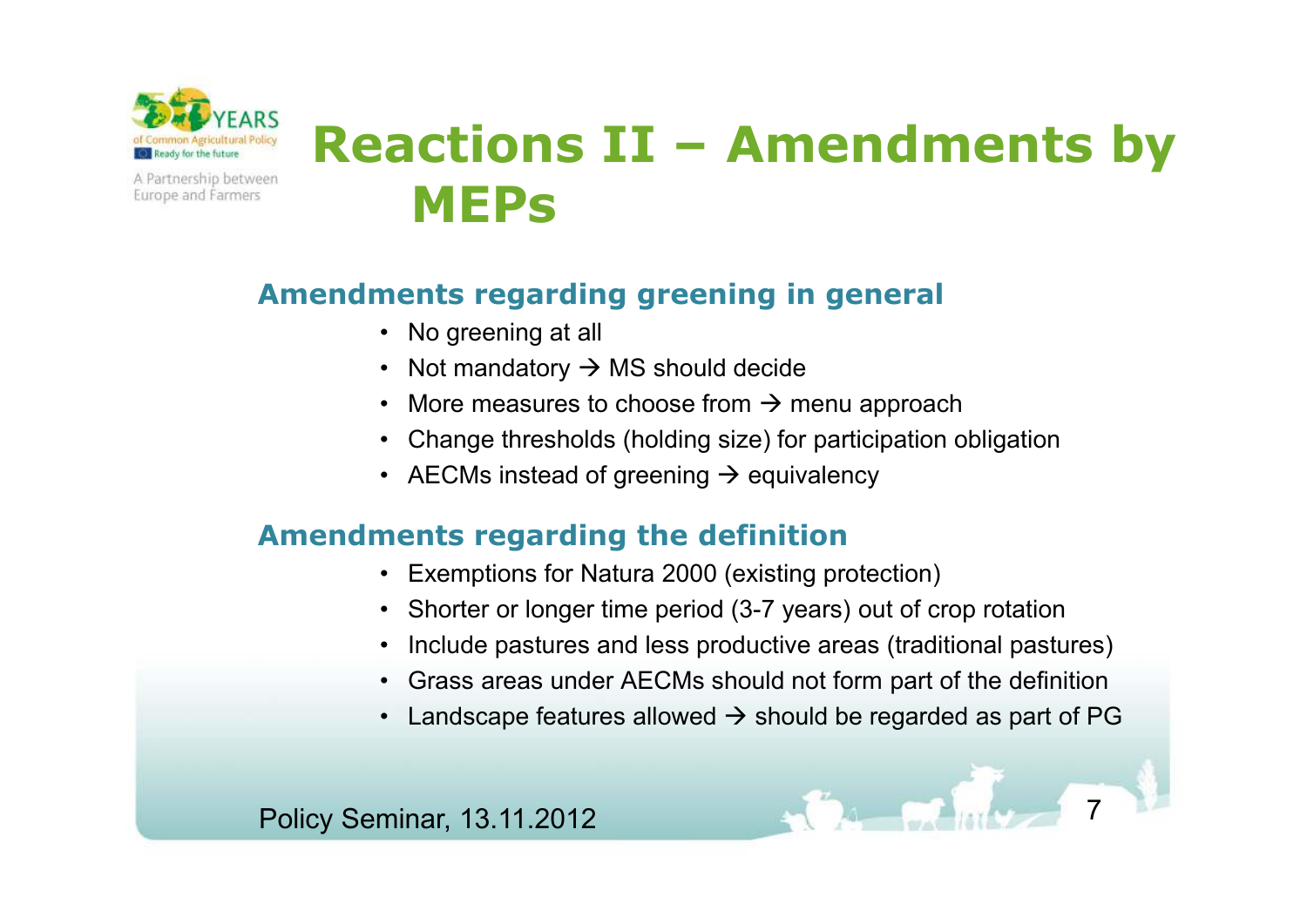

## **Reactions III – Amendments by MEPs**

#### **Amendments regarding permanent grassland (Art. 31)**

- Delete it
- Add permanent pasture in the whole legislation
- Apply maintenance rule (95%) at national or regional level
- Include semi natural and uncultivated land to be eligible
- Up to 10% rate of conversion (instead of 5)
- Include special cases with more conversion allowed  $\rightarrow$  structural nroblems, bolding transfers problems, holding transfers

8

- Allow 5% conversion a year, not 5% conversion at all
- Include temporary grassland in the legislation
- Grassland may be legally ploughed up and reseeded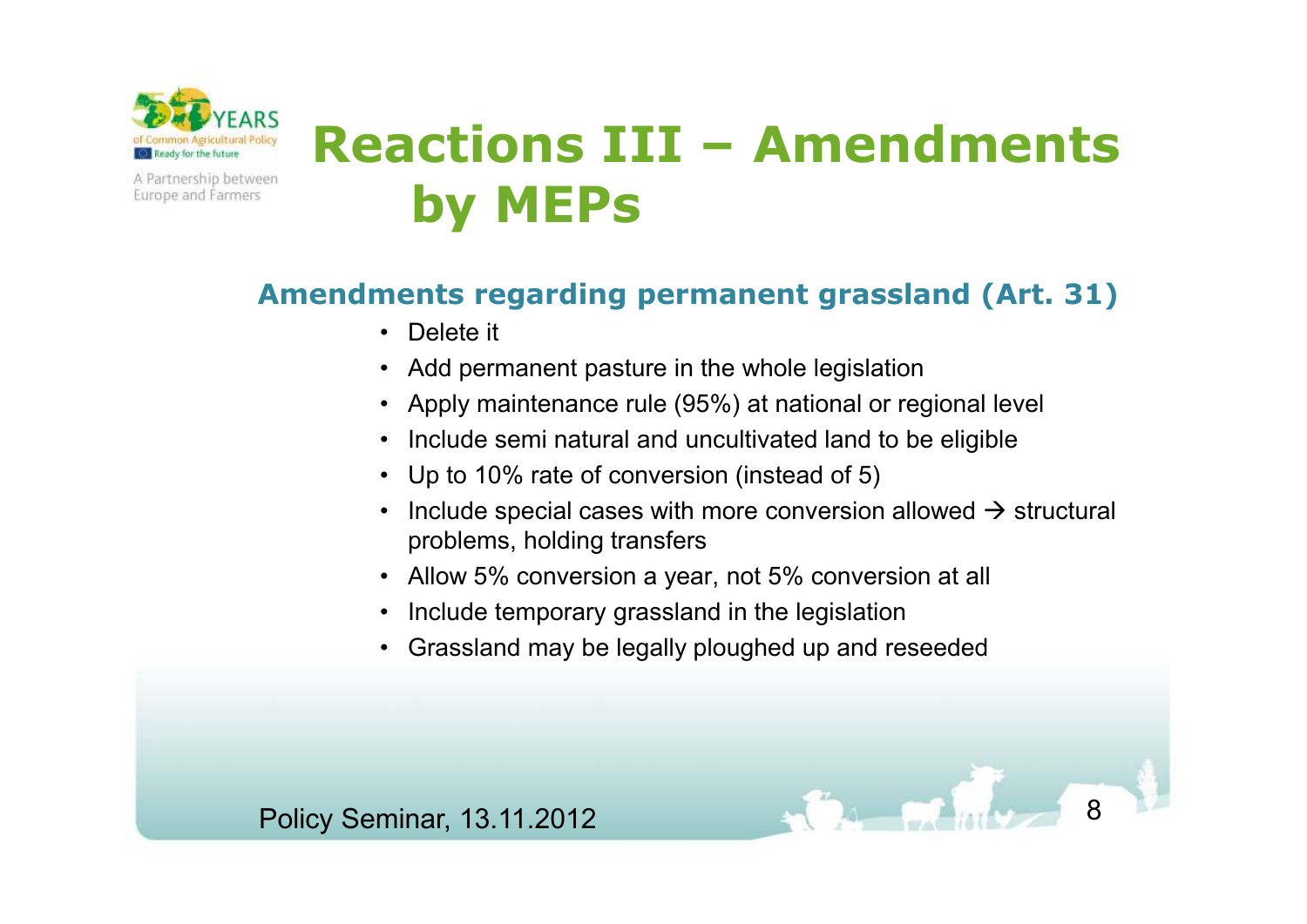

## **Commission services, Concept paper and further reflections I**

## **Extension of definition**

- Accept surfaces where non-herbaceous species are predominant, but still suitable for grazing
- Part of traditional agricultural or local systems
- Possibility of a reduction coefficient for eligibility
- Out of crop rotation (not ploughed up) for 8 years instead of 5 years

9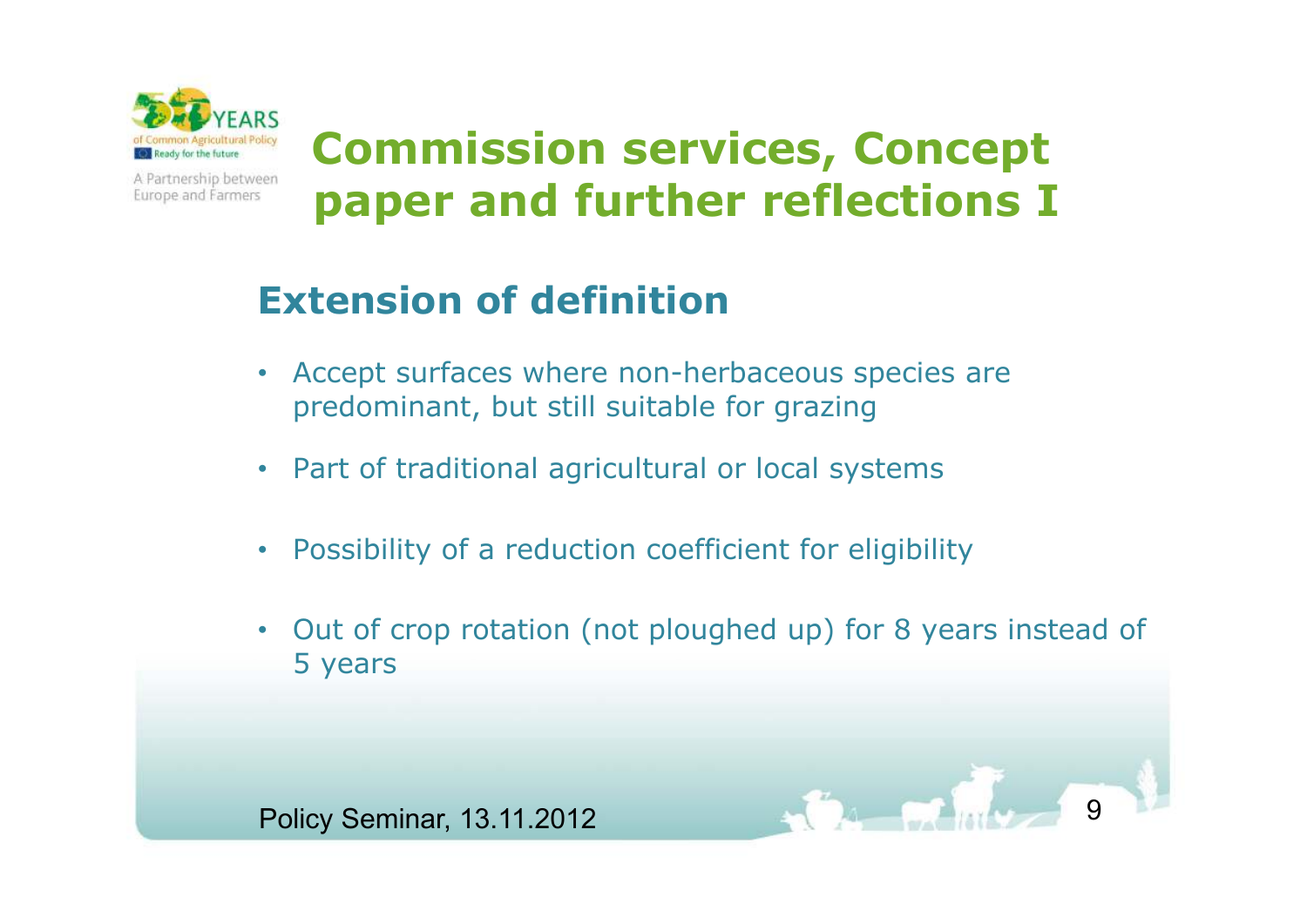

## **Commission services, Concept paper and further reflections II**

## **Positive elements**

- • Protection of parcels valuable from an environmental and agricultural point of view
- •More flexibility for farmers
- •Simpler administration of the scheme
- Still ensuring the maintenance of the most important carbon sinks

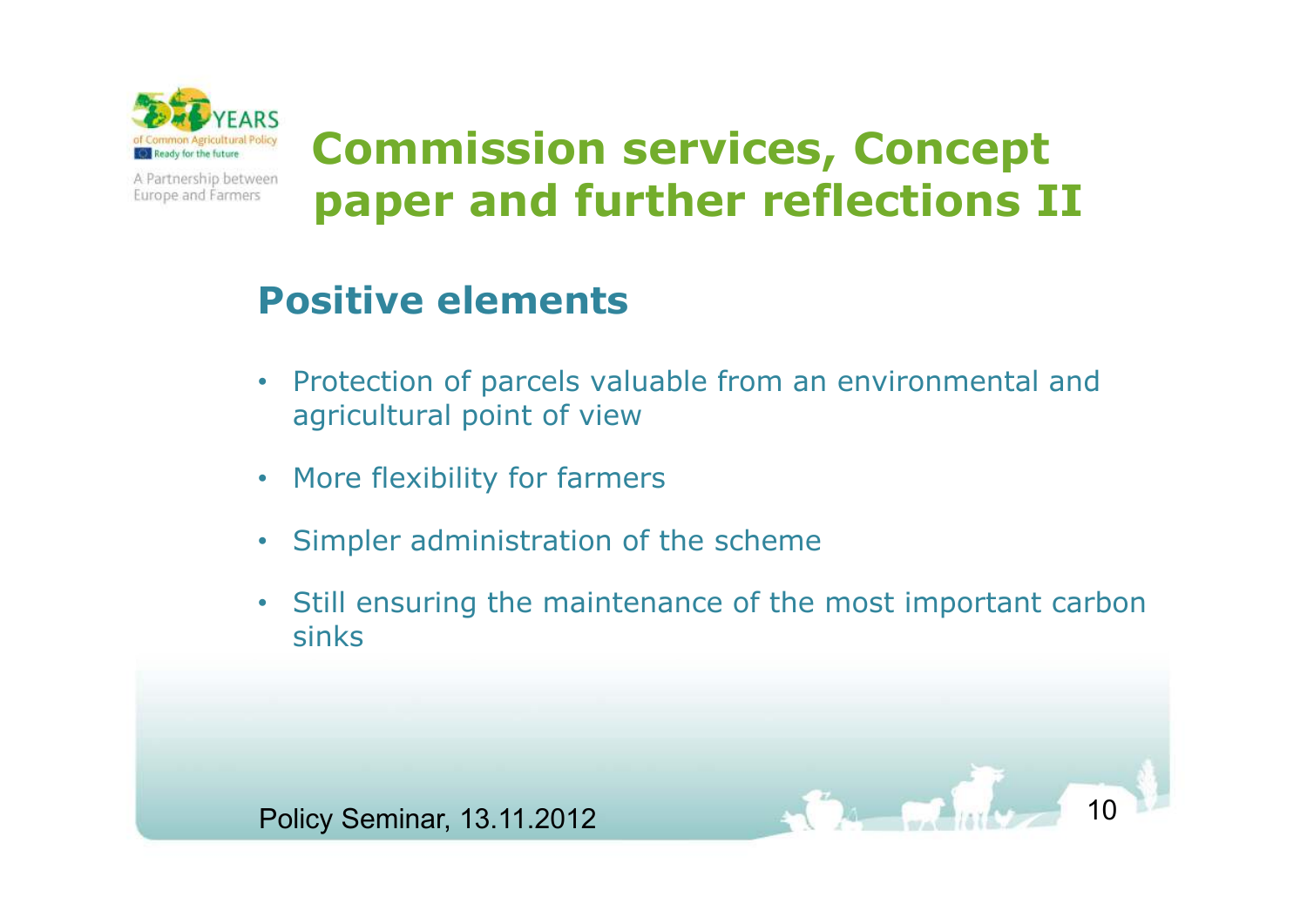

## **Commission services, Concept paper and further reflections III**

## **Changes under the Danish Presidency**

- "permanent grassland" not ploughed up or included in crop rotation for 10 years
- Not more than 10 % decrease of permanent grassland on regional or national level
- Afforestation on permanent grassland allowed, if compatible with environmental targets
- • Delegated acts by the Commission to establish the framework, within which Member States define objective criteria for PG

Policy Seminar, 13.11.20122 3 4 4 5 10 11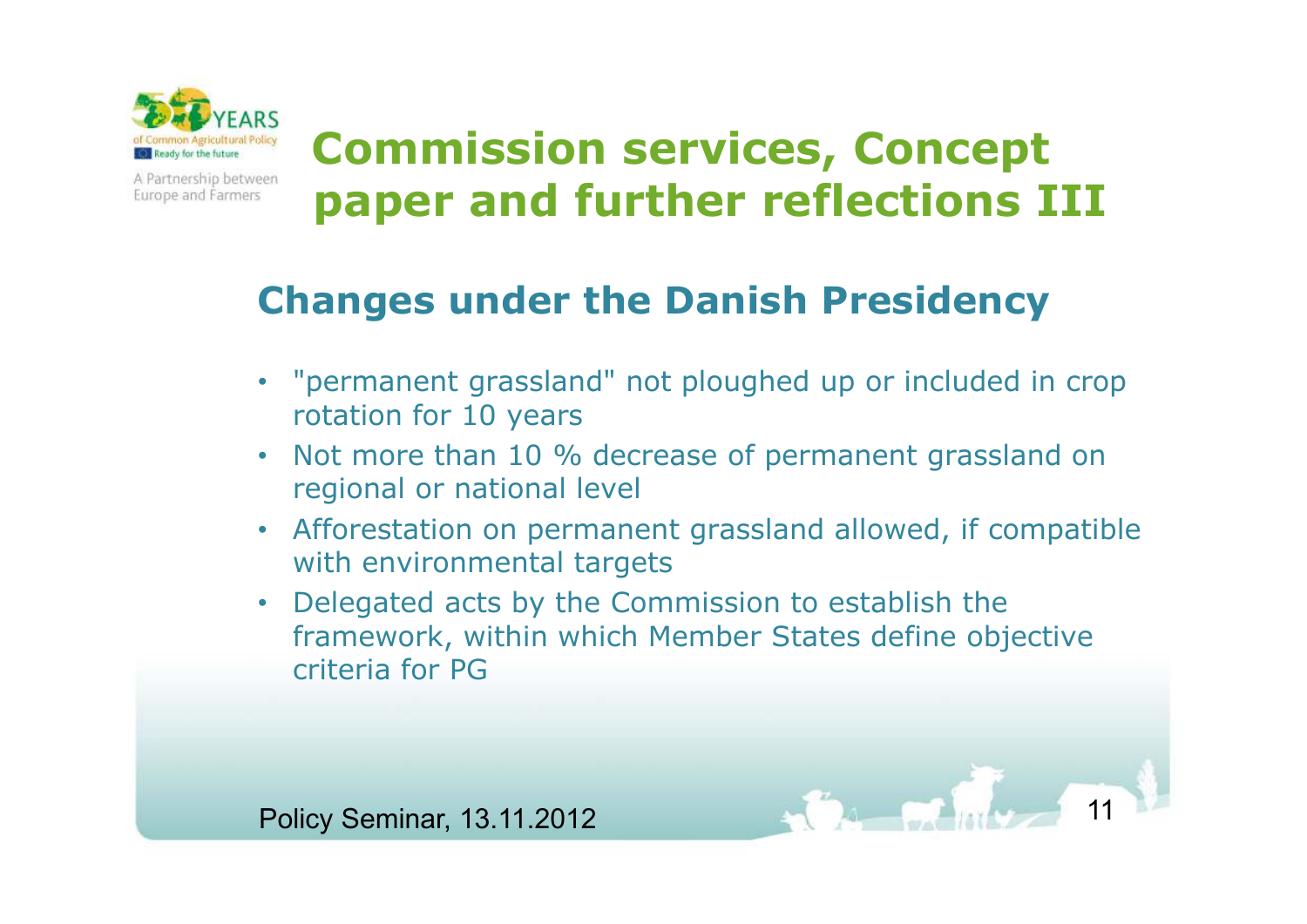

## **Focal points & on-going discussion**

- High importance for the whole greening policy
- New proposals to distinguish temporal grassland (< 10 years  $\rightarrow$  crop) and permanent grassland (> 10 years  $\rightarrow$  obligation to maintain) obligation to maintain)
	- Crop rotation aspect integrated, areas with long cycles still count as temporal grassland
- More areas eligible under new definition (traditional agricultural areas)
	- Reduction coefficient as possibility

Policy Seminar, 13.11.20122 12